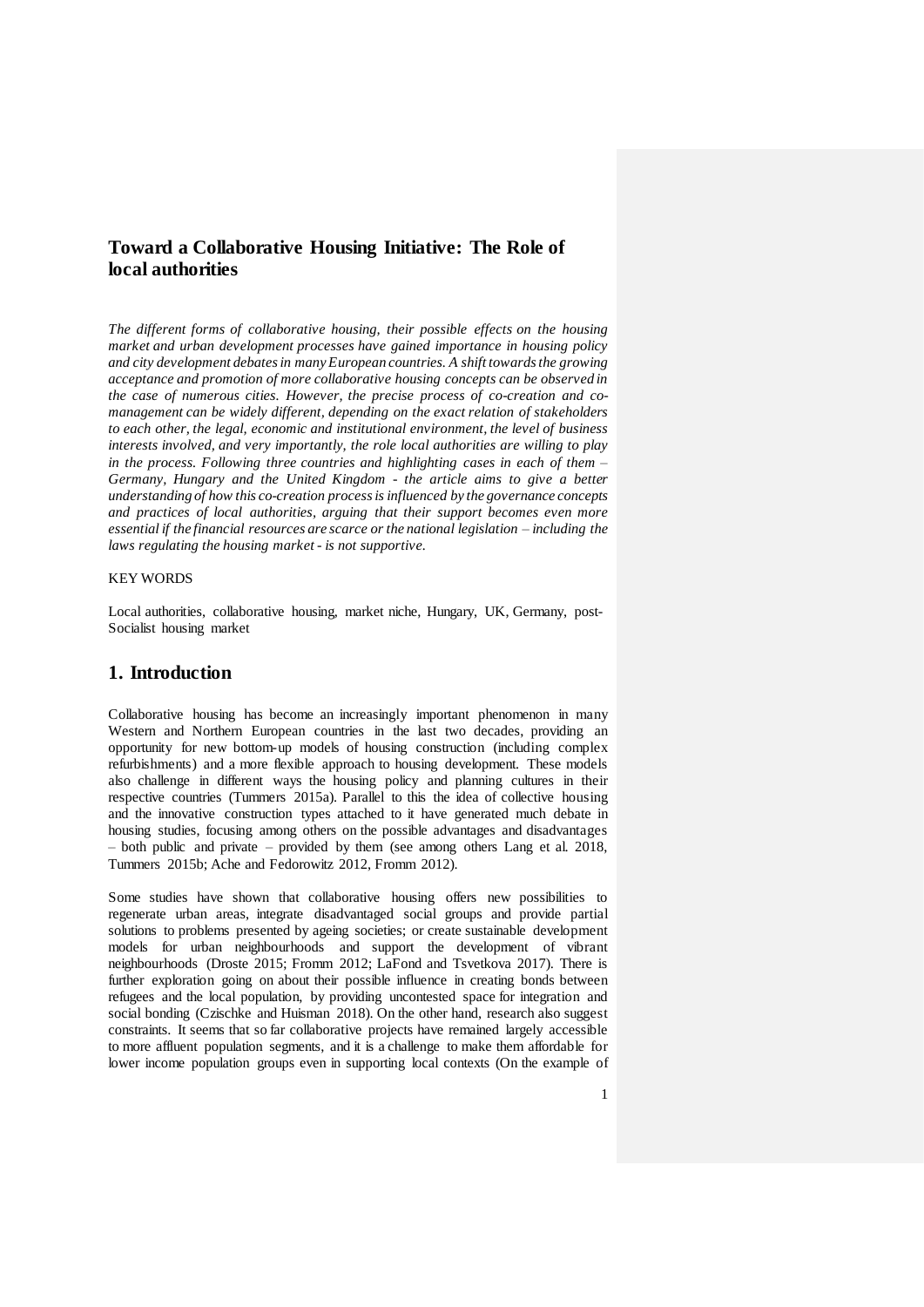Hamburg and Gothenburg see Scheller and Thörn 2018). This finding has been corroborated by a new quantitative research on the example of Denmark that shows cohousing residents being privileged both in a socio-economic and an educational sense (Jakobsen and Larsen 2018).

Collaborative housing projects are manifold, but they can be described along a few general characteristics: they are typically non-profit, built following the initiation of the future inhabitants (although here we can see the growing importance of SMEs), and are planned in a cooperative way (Twardoch 2017). To reflect this multi-faceted nature of the initiatives the article adopts an umbrella definition for collaborative housing, created originally by Fromm and applied in their conceptualizing article by Lang et al. (Fromm 2012 and Lang et al. 2018).Thus collaborative housing includes all housing forms that operate with shared facilities, and/or where residents participate in the process of design. This encompassing definition includes both, often interlinked aspects of collaboration: that of planning (co-creation) and use (co-habitation).

Numerous projects narrate how both creating and operating collaborative housing is difficult, and many endeavours are met with barriers. Often, the process takes long, even up to 10 years. One actor, whose support is crucial in paving the way for success, and whose support can shorten significantly the time for realisation, is the local government. Operating locally, it can be instrumental in supporting decision making for collaborative groups, as well as providing support to overcome legal queries and facilitating access to land for these endeavours (see on the example of Austria Lang and Stoeger 2017). Despite its significance, there has been less focus on its role. Thus, the article aims to analyse the local governments' role in supporting the successful establishment of collaborative housing projects in their territories. It defines 'succesful' as it is realistic for residents to start such projects, participation is not restricted to certain groups, and collaborative housing is used as part of the local government's agenda for urban development and housing policy.

The authors select three countries – Germany, Hungary and the UK - where the local governments' role in supporting the realisation of collaborative housing projects is compared. The case study countries differ both regarding the level of penetration of the collaborative models in their housing markets, and the role local governments play in supporting them. The paper relies on the combination of desktop research and the conduct of semi-structured qualitative interviews with both locally relevant stakeholders in all three countries and residents/future participants of collaborative housing projects. The interviews have been conducted in the course last four years since 2015.<sup>1</sup>

First the paper outlines theoretical considerations behind the possible roles local governments can play in supporting collaborative housing. Then it goes on to describe the three countries in three separate sub-chapters. In each of these the paper provides the general national context briefly, outlining the national/regional framework for the support of the collaborative housing projects, and then focuses on selected cases of collaborative housing. It does so because the political/governance context is crucial in determining how successful the collaborative processes can be (Beaumont and

<sup>&</sup>lt;sup>1</sup> The interviews for the case in Hungary and the UK were partially conducted for the PROFICIENT project, financed by the EU's 7th Framework program.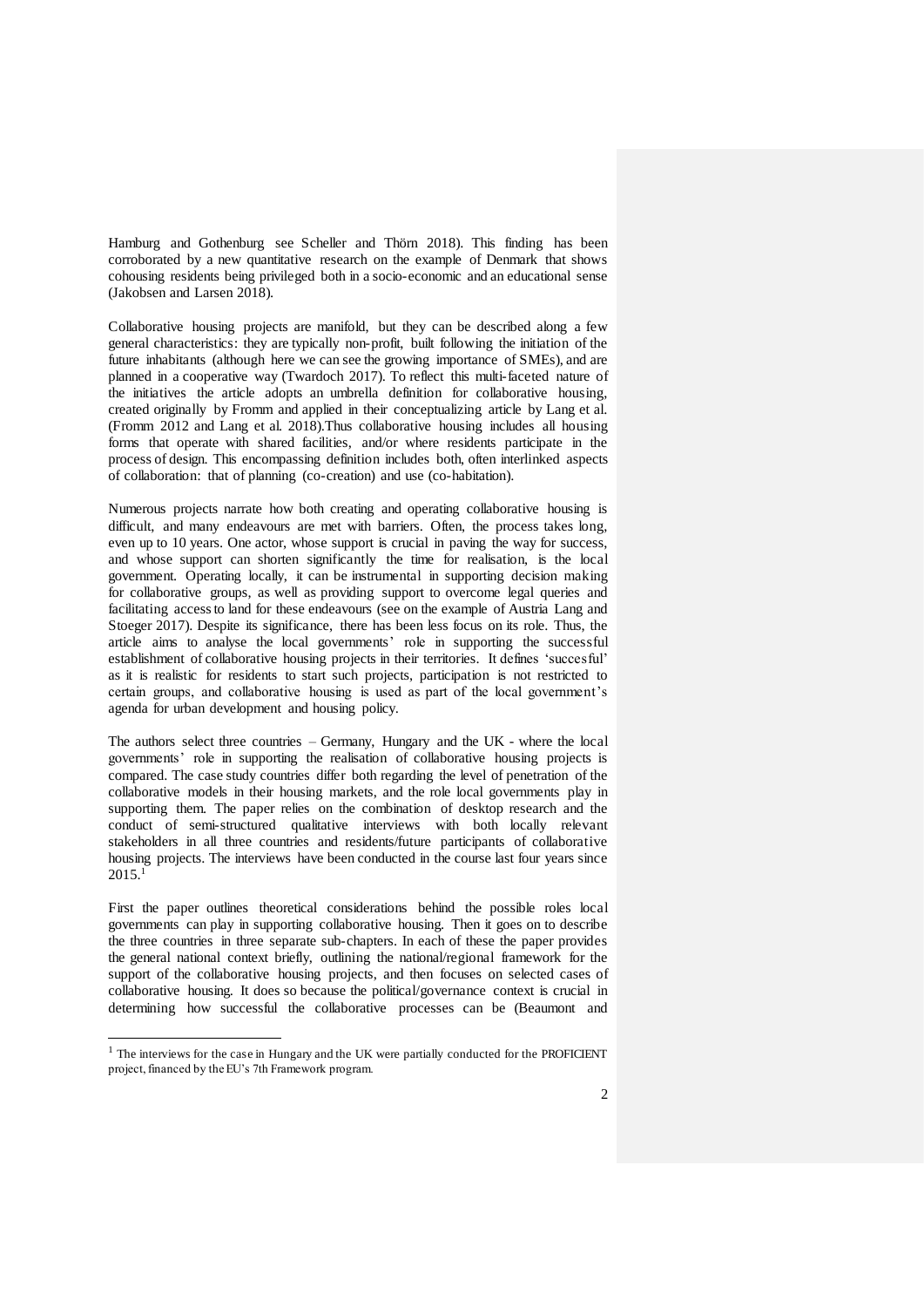Nicholls, 2008). The individual country analyses is followed by a conclusion, where findings and a brief comparison between the countries is presented.

## **2. Collaborative housing and the role of local governments**

Collectivism and collaboration in housing provision as a trend go against more traditional residential development models and top-down policies and allow (future) residents to play a more significant role and engage in a process of co-production with the developers/housing providers (Czischke 2017). They also allow the development of a relationship based on more equal footing between residents and local governments. Amid the undergoing deep social changes many local governments started to endorse the diffusion of collaborative housing as an alternative housing model. The growth of single person households, the growing environmental concerns and the still lingering financial/social consequences of the economic crisis all contribute to this increasing support (see on Germany Ache and Fedorowitz 2012 or on the UK Lang and Mullins 2015 and Moore and McKey 2014). But the support for collaborating housing projects and the way local authorities deal with these projects are also part of the changing process of the wider field of governance, re-evaluating the municipal role in terms of urban development. This change also means an increasing demand for participation and the need for custom-made solutions from the side of residents. From the side of the local governments it involves the need to bring together multiple stakeholders in the process of decision making (Ansell and Gash 2007; Tummers 2015a).

Views and assessments of these collaborative governance processes are rather divergent in general. On the one hand it has been argued that the changes regarding the governance system, the broadening of participation and the displacement of decision making creates a loss of accountability on the side of the elected local authorities (Swyngedouw 2000) and can lead to the selected empowerment of groups (Mayer 2000 quoted by Sorensen and Sagaris 2010). On the other hand, cases under very different legal and institutional circumstances and differing traditions of public governing demonstrate that well-financed and well-organised programs have the capacity to create appropriately functioning structures for collaborative processes and successful local/neighbourhood empowerment (Abers 1998; Fagotto and Fung 2006).

Specifically, in supporting collaborative housing projects the role of local governments can be manifold. The level of local public interest can be context dependent, subject to the exact form and values of each housing initiative. Collaborative housing projects are often contextual, specific and situational (Boonstra 2015), requiring somewhat different support from the local governments and fulfilling different needs in each case. Projects of this nature often face barriers and difficulties both regarding the initiation process and during implementation. Their success depends on smooth cooperation among many actors at numerous levels and even occasional unanimous decision making from the (future) residents. Financial constraints also play an important role, as acquiring adequate plots and buildings has become increasingly difficult in the context of surging real estate prices. Local governments can become crucial facilitators and aids in all of these aspects, and can play a central role in helping people to arrive to joint decisions.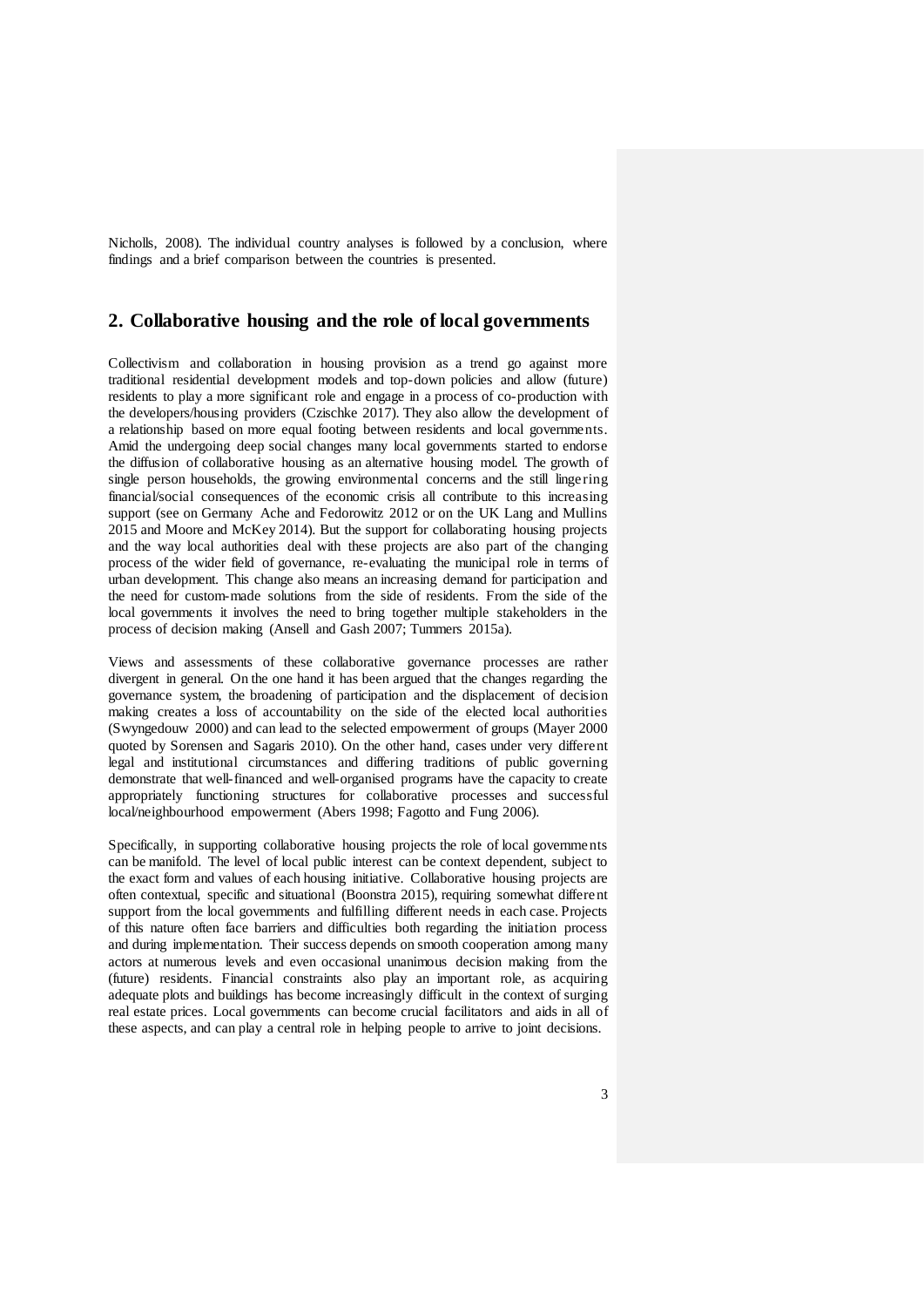The possible role local governments can (and should) play in supporting the collaborative housing projects is also determined by the various legal/regulatory frameworks. The realisation of collaborative housing projects takes place in different contexts of co-creation and co-habitation across Europe (see on the particular arrangements among others Boelens and Visser 2011; Bresson and Labit 2017; Verstraete and De Decker 2017; Lang and Mullins 2015) which influences the ways how local governments can support them. In some countries many collaborative housings are in rental ararngements (e.g. the Centraal Wonen in the Netherlands) while in others cooperative ownership has become a widely preferred legal form to create a non-speculative form of housing (e.g. in Germany). Finally, some are privately owned either as a condominium or as a business company. The latter becomes important in countries with little cooperative presence like the UK or Hungary.

Generally, the need for local government support for the collaborative housing initiatives grows as the co-creation and community-driven elements become stronger, or with the increase of integrative and ecological elements. Without help, many of the social aims must be dropped, and additionally either the planning time or the financial commitment from the residents increases substantially (Gerőházi and Hegedüs 2016).

# **3. Collaborative housing in practice: examples from Germany, Hungary and the UK**

In the following section, examples from Germany, Hungary and the UK show how the process of establishing/supporting collaborative housing projects varies across Europe, depending on the local governments' openness to engage in more participative approaches, as well as the availability of local and national supporting structures. Germany was chosen as an example for a country where a surge of the collaborative sector can be observed: numerous projects have been realised under different regional legal and regulatory frameworks, and with varying levels of community involvement (Ache and Federowitz 2012; Droste and Knorr-Siedow 2014). Hungary was chosen as a country where collaborative ideas in the housing market are only starting to gain ground (Gerőházi and Hegedüs 2016). The UK, selected as third example, shows that a strong political discourse on the importance of community empowerment, is not sufficient in itself for increasing the amount of realised co-housing projects (Lang and Mullins 2015; Scanlon and Fernandez 2015).

For all three countries the selected case studies look briefly at :

1) the strategies local governments follow to support collaborative housing initiatives; 2) what (if anything) local governments want to achieve by it; and

3) if they are supported by other actors in doing so.

For each country a brief description of a co-housing case is provided, a the details of which are found in the project sheets at the end of the article.

#### *a. Germany*

Although collaborative housing has become a major source of discussion and activism in numerous German states and cities, its penetration is unequal across the Federal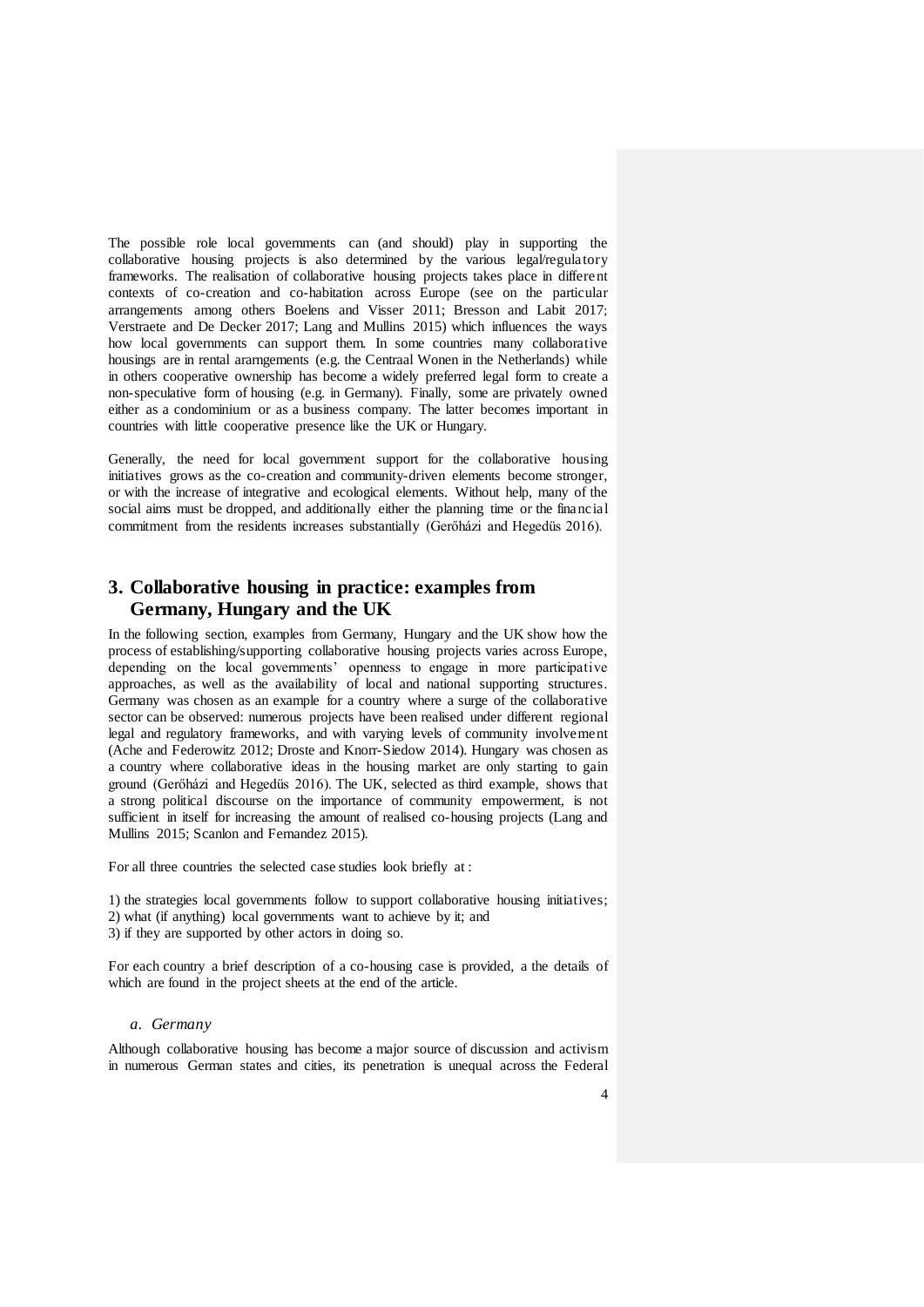State. Co-housing is especially siginificant in cities like Tübingen, Freiburg, Munich, Hamburg, Berlin and Leipzig. In these places it would not have become the phenomenon it is today without local governments embracing the idea of new, bottomup initiated participatory planning methods and considering collaborative housing as a possible means to fight locally the steeply rising land and building prices.

To assess the role of local governance for the development of collaborative housing in Germany, it is important to understand that following the principle of subsidiarity, local government structures and housing funding schemes differ within the sixteen German states (Länder), including three city-states (Berlin, Hamburg and Bremen). The Länder and local authorities have substantial power regarding the implementation of public policies, the local authorities being responsible for about three quarter of public investment, including housing issues. Both regarding the legal framework and funding, the municipal governments and structures of governance in (mostly larger) cities play –a crucial role wherever collaborative housing is successful in Germany. The legal framework is provided by the national level of but implemented on the lower ones in a strong cooperation between the federal (State), regional (*Länder*) and local (Municpal) levels. This holds also true for housing funding structures: National housing funding has been abandoned in 2000, only the severe shortage of social housing led to specific funding for this market sector since 2018. Based on their general budget and this specific funding, the Länder develop their own housing funding schemes. At the same time, both national and *Länder* ministries have developed programmes to support *specific forms* of collaborative housing (e.g. the Ministry for Family, Senior Citizens, Women and Youth on the national level and the state of North Rhine Westfalia).

Rooted in a political will to re-enforce community-oriented housing culture in a longterm affordable stock, cooperation has been on the agenda of both local governments and the so-called German 'housing project landscape' (Wohnprojektelandschaft) (BBSR 2007, Droste 2015). Having its roots in dissident forms of housing and in cooperative housing, collaborative housing has become a middle-class project in the late 1990s. Since 2000 is has become an option for many across different generations, milieus, income strata and locations. The diversity of this stock aggravates a provision of robust data, not least due to the fact that often projects lose their public visibility after the moving-in-phase.<sup>2</sup> In national housing statistics, it is both represented in the 22% (not necessarily collaboratively organized) shared properties of the overall housing stock and in the traditional collaborative housing stock, representing roughly 10% of the rental sector and 5% of the overall housing stock (BBSR 2016; Kott 2016).

The collaborative housing projects central to this article are concentrated in a select number of cities, mainly Berlin, Hamburg, Tübingen, Munich, Freiburg and Leipzig. They are mostly small cooperatives and other projects that have been developed since the early 1990s. This diverse market section of between roughly 1.000 and 3.000 projects is housing an estimated minimum of 30,000 residents (BBSR 2007, Droste 2015). It emerged above all in new building and reflects a wish to live in high quality building, providing spatial design and functions that are different from the mainstream blocks of flats building. As a 'social concept', the projects intertwine with creative milieus, do-it-yourself culture, social initiatives and care-concepts for the old and handicapped. Rooted in a political will to re-enforce community-oriented housing

<sup>2</sup> Sources: Own research 2011-2016, student research BTU Cottbus 2016.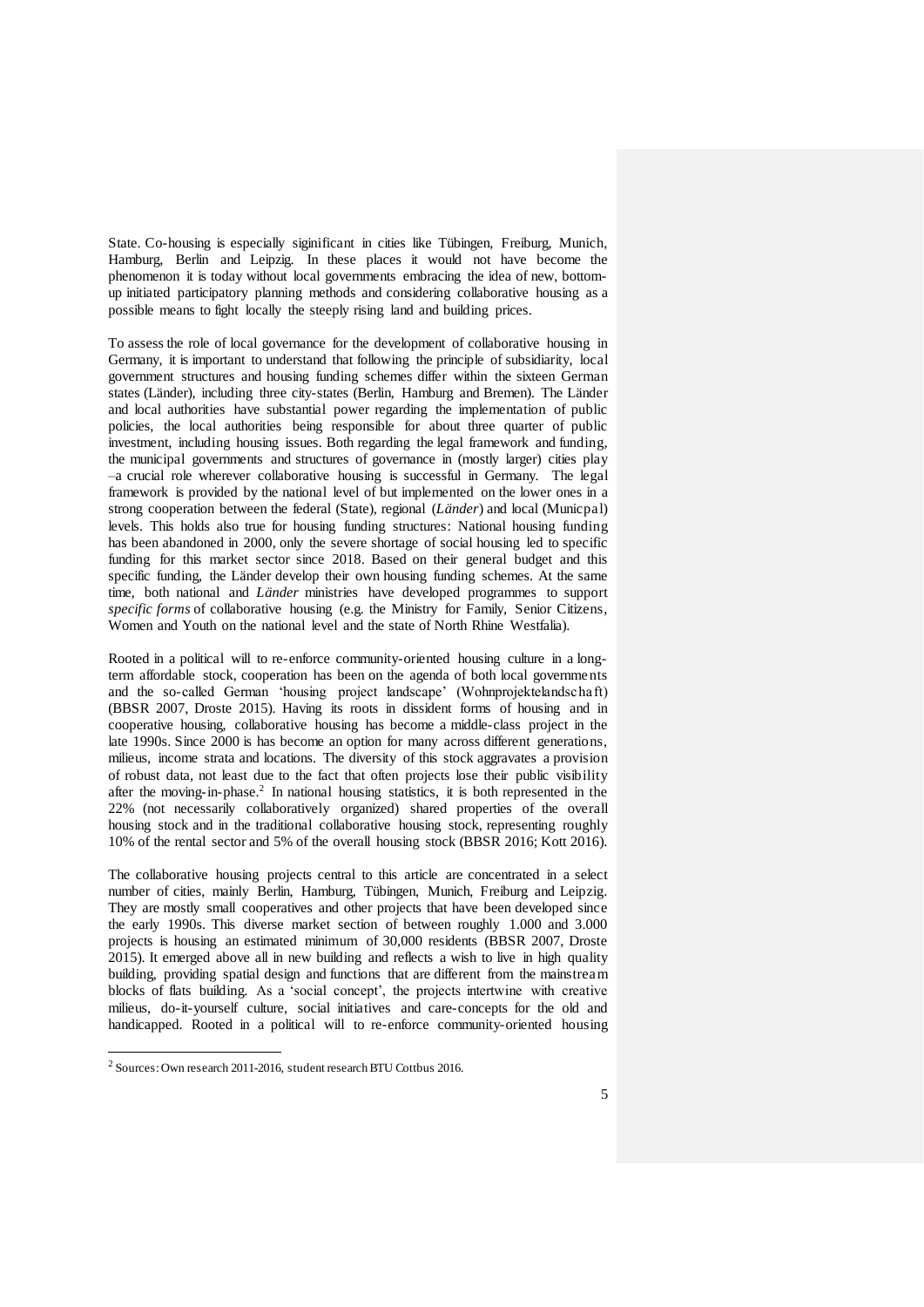culture in a long term affordable stock, cooperation is on the agenda of both municipalities. Nevertheless, the so-called German 'housing project landscape' (Wohnprojektelandschaft) has many urban 'collaborative hotspots' but also urban and rural regions where collaborative housing is less present.

The abandonment of Self-Help Project Housing Funding in Berlin as well as Social Housing Subsidies all over Germany before the turn of the century, left public support consisting mainly in knowledge-transfer and networking infrastructure. However, since about 2011 and following research-based knowledge on the positive socio-spatial and housing cost effects of collaborative housing (BMVBS 2007, Netzwerk Selbsthilfe 2010), cities with an increasingly unaccessible housing market turned towards concept based fixed-price land allocation policies. Affordability, inclusion-oriented concepts and contributions to culturally emancipative, multifunctional neighbourhoods have become key criteria for public-private cooperation.

*In this context Tübingen is the first relevant example where collaborative housing has become a model for yrban development in a very tense housing market. In the first phase, the city promoted collaborative housing based on the conversion of old military (Französisches Viertel) or industrial (Mühlenviertel) sites, based on a set of regulations: It limited the sale of the brown-land sites to self-using owners and collaborative projects and made the inclusion of work-places and social infrastructures into the housing projects a binding obligation. A city owned development-company supported the collaborative housing projects in renewal and new building with high quality public space. Furthermore, the projects were promoted to include assisted housing for the aged and handicapped.* 

*in 2016 when Tübingen became one of the four most expensive German cities. The municipality entered a new phase of coproduction of the city with collaborative housing actors, through acquisition of inner city private land for 12 urban development areas. Moreover, construction of 2000 affordable flats for refugees became necessary. In this context, a new actor emerged: a citizens' housing company (Bürgerbaugesellschaft; Neue Nachbarn KG), referring to a model project in Französisches Viertel. Within the next ten years, 75% of its units will be rented out to refugees. (Hartmann/Burkhardt 2015; expert interview with Axel Burkhardt 2018).* 

Besides local government support and public-private cooperation, the German condominium and housing cooperative laws are important conditions for the diversity and increase of collaborative housing. This legal framework not least ensures the projects' credibility with the traditional banking and financing sector. Since the early 2000s, specialised banks have emerged, dedicated to funding ecological and non-profit enterprises and housing at comparable conditions to mainstream mortgage banks. Three organisations: German Trias Foundation, the Swiss Edith Maryon Foundation and the Mietshäuser Syndikat providing reliable lease-hold models to less affluent groups and social inclusion-oriented initiatives. This experience contributed considerably to the credibility of co-housing. Whereas the foundations allow individual property, the Mietshäuser Syndikat systematically withdraws buildings from housing speclation<sup>3</sup> as umbrella association of currently 135 projects tenement.

 $3$  For more detailed information see the https://www.syndikat.org/en/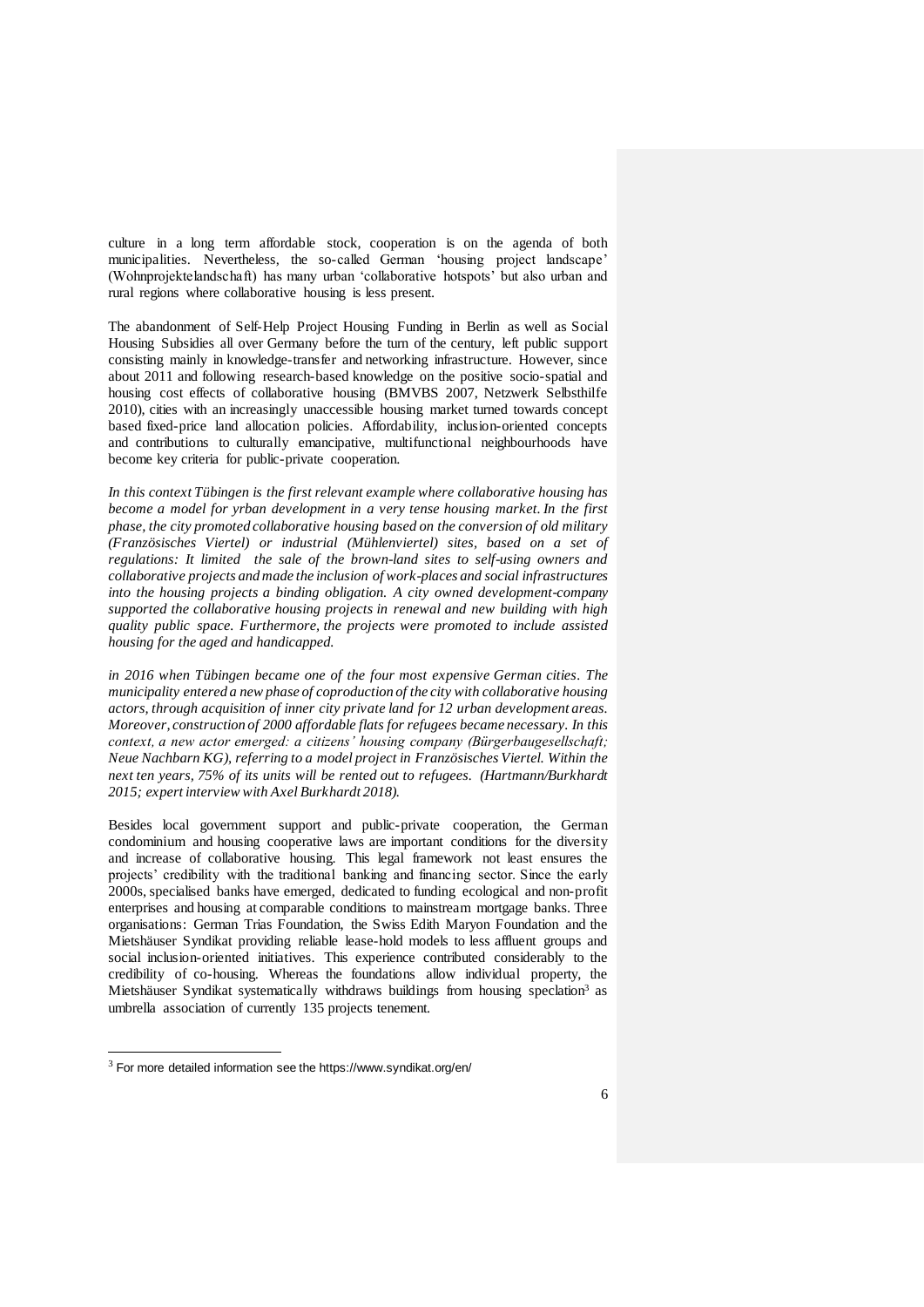Finally, in some regions, collaborative housing have been included in social housing funding schemes based on its potential for cost reduction. The public housing subsidy strategies in Munich and the city's cooperation with the cooperative wagnis e.G.<sup>4</sup> show how combined collaboration and funding structures help to achieve affordability in an extremely dense housing market:

*Munich has 40 local housing cooperatives, owning about 35.000 units (app. 5% of the local rental stock). To respond to the increasing demand for cooperative housing, they depend on the city's four pillar-based support:* 

- *1) The city includes 30-40% cooperative housing and community oriented building groups (Baugemeinschaften) in new housing development areas.*
- *2) It provides a cooperative housing funding programme (München-Modell-Genossenschaften) and*
- *3) pays the cooperative shares (Genossenschaftsanteile) for income groups being eligible to public housing benefit or public housing funding..*

*The fourth pillar is a two phased concept-based allocation of publicly owned plots (Konzeptverfahren), increasingly based on long-term leaseholds. This leads to a strong cooperation between the city and the cooperatives as main stakeholders.Furthermore, cooperation with social carriers and volunteers' networks on the neighbourhood level has been identified as key instrument to enforce the city's and cooperatives's objectives (BBSR 2016). A case illustrating the effects of this strategic cooperation is wagnis e.G.. The number of its members increased since its foundation in 2000 from 21 to more than a thousand; it owns 425 units in five ecologically and socially sustainable building projects (wagnis1/2/3/4 and wagnisART). The city allocated the plots for these projects in new housing areas, to safeguard socially integrative and mixed-functions development. Each of the projects offers a variety of flat-types, community-oriented shared space, social infrastructure and small retail open to the neighbourhood. (Ring 2016 / TUM 2017; see case-study p. xxx).* 

Collaborative housing in Germany could not be where it is today without the middleclass projects on the one hand and a strong mix of dissidence with regards to the capitalist housing market on the other hand, whose realised examples tell a convincing tale. Also, continuous political lobbying has led to the inclusion of the sector into public housing policies, contributing to the sectors' growth.

Comparing the strategies of Tübingen, Freiburg, Munich, Hamburg, Berlin and Leipzig, three pillars seem essential to achieve a win-win situation for all stakeholders (including individual users/the city society): First, a dialogue on equal terms between the different stakeholders, providing space to negotiate the goals of the involved and the resources to achieve these in co-production. Second, a long term and transparent land allocation strategy, taking in account the economic capacities and social capital of the target groups – up to cities buying land reserves from the private sector or providing public replacement mortgage outside the mortgage market. Third, willingness of collaborative housing actors in need of public support to take on socio-spatial responsibility in neighbourhood development (BBSR 2019; Droste 2015). In addition, in most cities with a relevant dimension of collaborative housing, intermediaries (small SMEs and NGOs) help in translating the needs of collaborative projects towards the

l

**Commented [A1]:** Do yo mean it is mandatory to involve NGOs or recommended?

<sup>4</sup> The cooperatives name may be literally translated into "take on the risk", 'e.G.' means 'registered cooperative', according to the German cooperative law.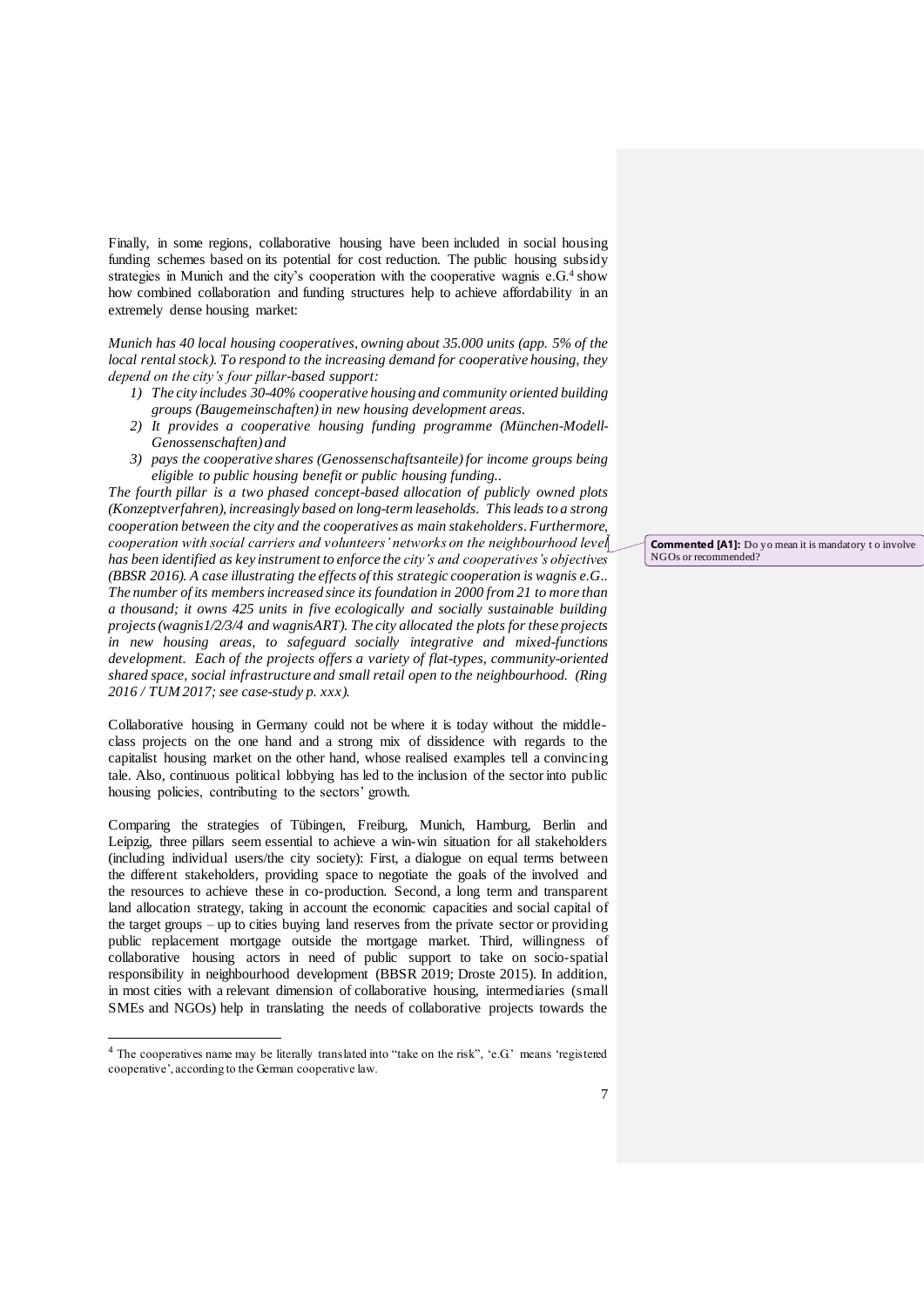municipalities, providing professional advice and facilitation. Also, architectural firms and small scale developers have specialised in facilitating and playing an intermediary role for initiating collaborative housing processes. Both types of professional actors foster collaborative housing friendly policy implementation on the local level.

## *b. Hungary*

l

The Hungarian collaborative housing scene is vastly different from collaborative housing practice in Germany. As the case study will demonstrate, municipalities are typically not outright against the collaborative housing projects, they rather seem to be reluctant observers. This is also related to the fact that new governance approaches and bottom-up participatory models are not very widespread in Hungary, and participatory processes are typically restricted to higher educated/higher income groups (Ferenczi 2015). Establishing stable collaborative housing in today's Hungary is difficult.<sup>5</sup> There are cohabitation initiatives, typically based on short and mid-term renting of single large units with 5-6 rooms, usually with fast changing communities. These small-scale communities are as a rule temporary arrangements – forming during or right after university, consisting of young people before they settle and start a family. Real challenges arise when some of these communities aim to remain together well into their adult life, trying to find a more permanent solution for their housing needs. In the overwhelmingly owner occupied environment of the Hungarian housing market purchasing a dwelling is not only the most important and most costly household decision, but the central budgetary point of family strategies. This leaves little room for experimenting or accommodating the rising costs that are the result of collaborative arrangements (Hegedüs and Szemző 2015). This is further aggravated by a relatively rigid financial sector preferring individual households and only reluctantly providing loans to groups or associations.

Local governments are the actors who could change this dynamic, as they are legally responsible for housing and urban planning issues on their territories. Following the decentralisation after 1989, local governments had major responsibilities in spatial planning, the provision of social housing, the provision of primary and secondary education, health care and social services. Although the division of roles between different government layers has been changing since 2010, the issue of social housing as well as planning remained in local hands. Nevertheless, few local governments engage in housing constructions, and social housing provision is often regarded as a costly and unwelcome task, whereby many local governments try to minimize the public stock in their hands (Hegedüs 2013).

Importantly, local governments are typically not antagonistic towards collaborative housing. Expert interviews suggest that the idea itself seems thought provoking and interesting, but the agenda is never important enough to really provide support.<sup>6</sup>

 $5$  There was a pioneer attempt to establish co-housing already between 1979-1989 in the city of Miskolc inhabited by local architects, but no followers showed up. (Babos and Lukács, 2014) On the other hand in the 1970s and 1980s, thousands of units were built based on the initiation of the future owners and guided by typically lawyers. This was a consequence of the housing shortage. (Hegedüs and Gerőházi, 2016)

<sup>6</sup> One exception for a more interested local government is district 14 in Budapest, who have won an Urban Innovation Action application, and will build a municipal co-housing. [https://www.uia](https://www.uia-initiative.eu/en/uia-cities/budapest)[initiative.eu/en/uia-cities/budapest](https://www.uia-initiative.eu/en/uia-cities/budapest) However, so far little is known about the project, the contours of the programs are just taking shape.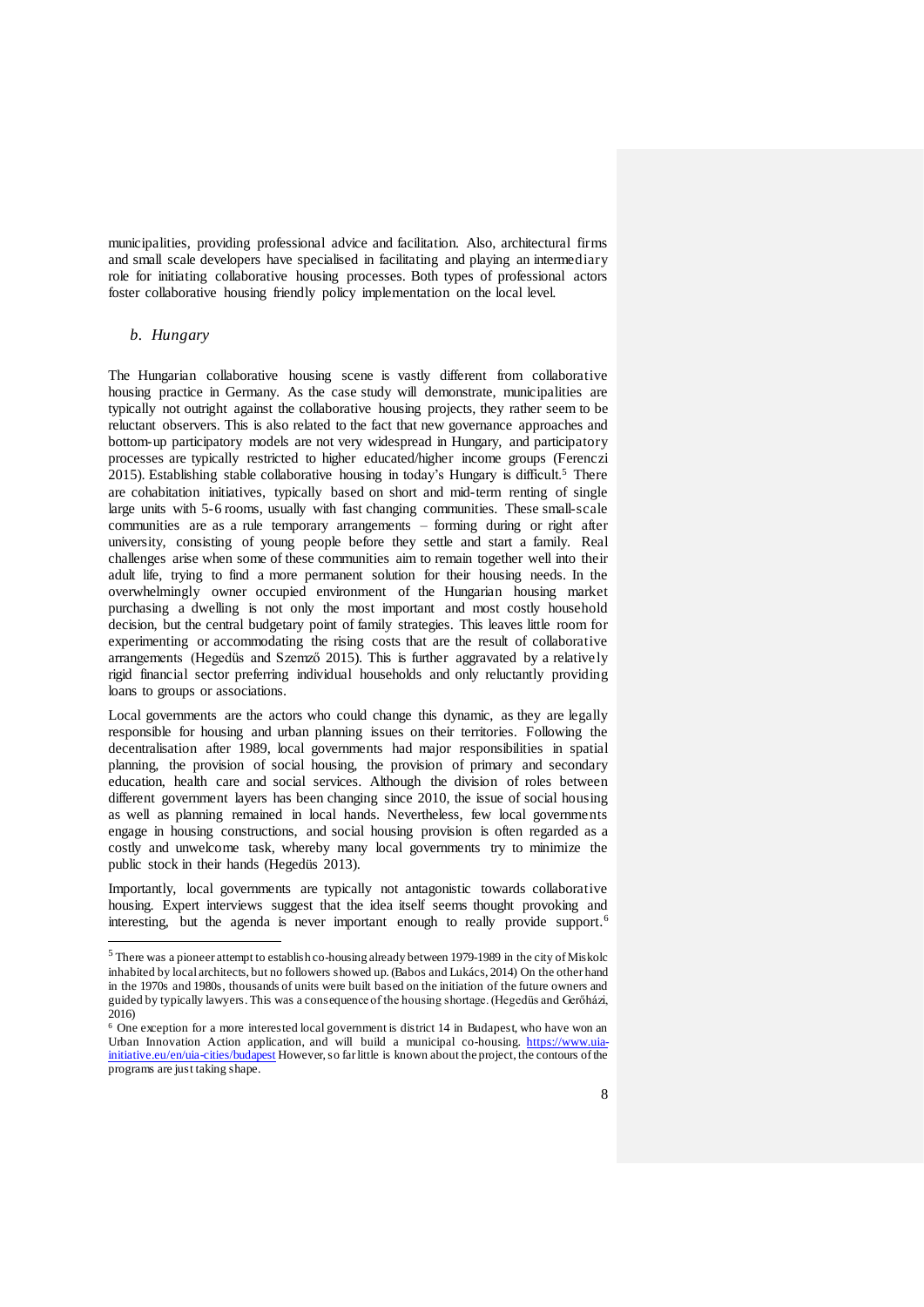Conversations with municipal representatives, chief architects and representatives of real estate management companies from Budapest show that their engagement could be either propelled by value gains in either the field of housing or in urban development side.<sup>7</sup> Regarding the housing market, municipalities mostly see their main role in the housing market as the (often reluctant) actor responsible for providing social/affordable housing.<sup>8</sup> Urban development motivations could be more rational in the Hungarian context, given the that co-housing projects can bring in new life and investments into distressed areas. Since territorial development is one of the main issues for local governments, it is surprising that so far, this angle has not drawn more attention or interest.

*Rákóczi Kollektíva (RK)'s history fits well into the collaborative housing scene of Budapest and Hungary. Currently composed of 7 members, they are finally settling for a family house – purchased from private, individual loans and savings in 2018. (See the case study description) This is the end of a long journey, during which the group has been trying to find permanent solutions for almost a decade. Established after moving out of university dorms close to finishing the studies, they have been working on establishing permanent building accommodation as a rental cooperative since 2011.* 

*As part of their efforts to realize their goal, RK has contacted different municipalities in Budapest – including the City Municipality (Budapest level) and all district municipalities (there are 23 of them). However, despite some initial positive responses, the talks always stalled. In case of the City Municipality, which not only showed interest, but also owns appropriate and unused buildings, the different departments shied away from making a final decision, and the responsibility was pushed to the highest level, effectively killing the negotiations. In case of districts it was often the question of time and money. In one case the empty building in question was part of a bigger complex, the development of which would still take years. On another occasion, with a supportive district mayor, the available empty kindergarten building was both too costly to refurbish and too large for the community and anyhow the decisions on it would have taken years. They also tried to contact banks, and take a mortgage jointly, but have failed so far, making them solely rely on the bankability of three members.* 

The analysis of the interviews and the wider Hungarian context show that reasons behind the lack of interest from the local government's side can be traced back to three distinctive, but equally important phenomena. First, the particular governance structure of intricate responsibilities creates a situation where, even if a single decision maker would support it, real support often strands in the bureaucratic strategies aimed to minimize personal responsibility. Even if there is an obsolete school building, legal and bureaucratic procedures can impede the involvement and help of individual staff. Second, the way local governments manage their assets creates a major impediment: seeking to evade any kind of impression of giving away their assets under market price, deprive them of the flexibility necessary to support collaborative schemes. Third, collaborative housing is not seen as a phenomenon that has obvious qualities to the public, thus there is no political pressure on local municipalities to be engaged, and to

<sup>&</sup>lt;sup>7</sup> Interviews were conducted in the course of the years 2015, 2016 and 2017.

<sup>&</sup>lt;sup>8</sup> The municipal housing stock, as a result of privatisation, is typically scattered in different buildings, with social housing being in dilapidated buildings mostly. Very few municipalities construct new dwellings.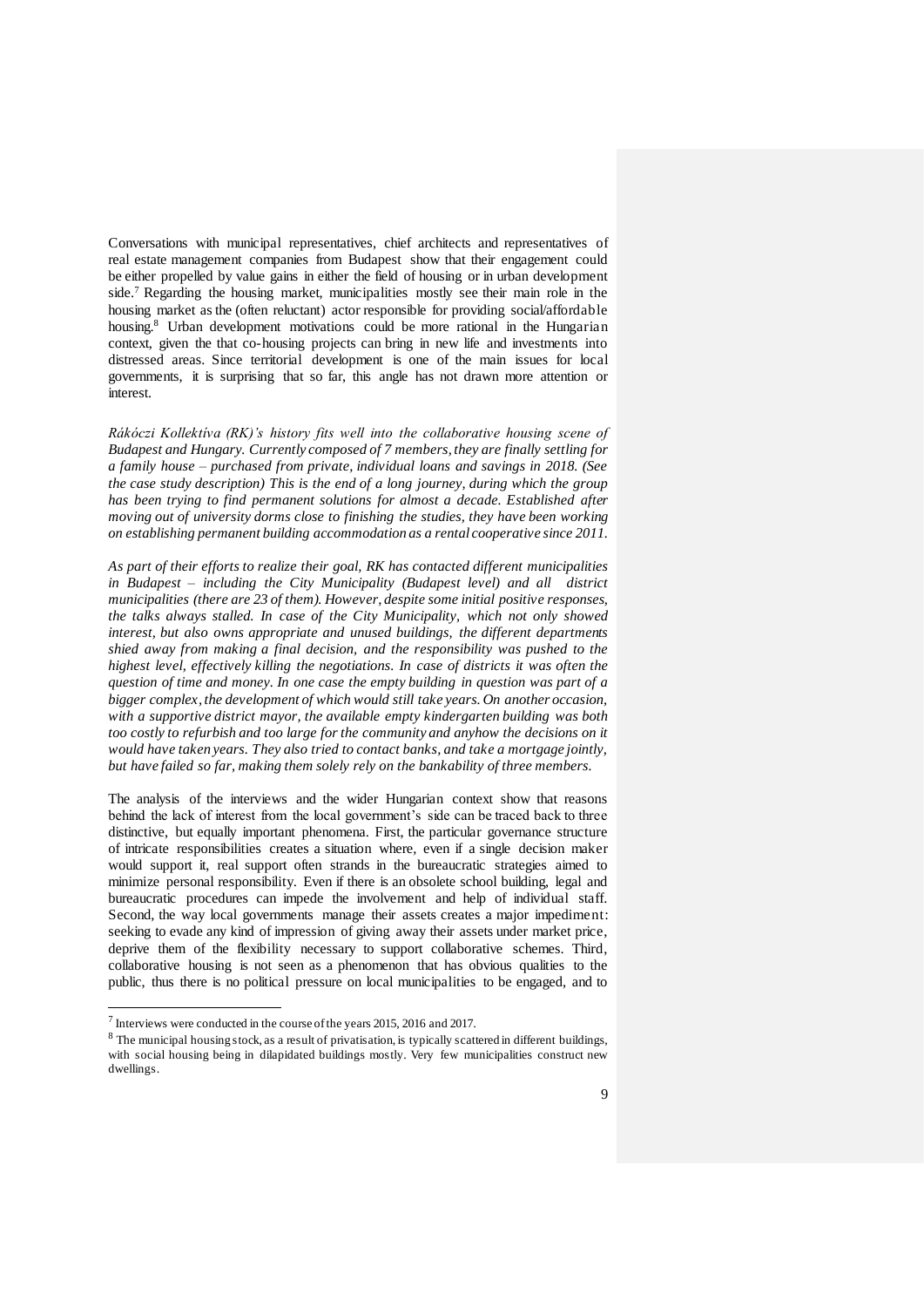support it. Moreover, the nature of collaborative planning process requires engaging with a diverse group of actors on a more-or-less equal basis. However, local governments in Hungary seem to follow a significantly more traditional way of governing, preferring a top-down approach and less engagement with different stakeholders (Szemző, 2017). And finally, there is a prevalent lack of information on the possible positive role collaborative projects can play in providing public or private investors' housing with social/public purposes. Hence, local governments are not informed about the possible positive effects of collaborative housing projects.

#### *c. United Kingdom*

The collaborating housing scene in the UK is vastly different from the German or the Hungarian one: bottom-up initiatives are wide spread and local governments have embraced many of the participatory methods. Nonetheless, the environment is not supportive on all levels. Local governments (councils) would be crucial in this to support the initiatives, but they waiver sometimes. Although it is hard to talk about a single local government model in the UK considering their various form such as county councils, district councils, unitary authorities, metropolitan disctrics or London boroughs, local governments are responsible for strategic planning and housing in their jurisdiction.

With support from various actors collaborative housing has the potential to be a high growth sector in the UK (Baborska-Narozny et al., 2014) and there are suggestions that collaborative housing could be offered as an alternative to the traditional model of housing development. (Jarvis, 2011; Williams, 2005; Fenster, 1999). Furthermore, the growth of this sector is also propelled by the need and interest in special arrangements, like senior co-housing that seeks an alternative to living alone but rejects conventional forms of institutional housing for the elderly (Scanlon and Arrigoitia, 2015). Importantly, the autonomous structure of collaborative housing resonates with the current government policy of localism and decentralisation. Yet many local authorities have not given any substantial support for the development of collaborative housing. This situation is in contrast with the fact that there has been a number of political movements and statutory legislations that create favourable conditions for the development of collaborative housing in recent years. Statistical data is hard to get, but currently the number of co-housings is estimated to be 21 with 51 developing initiatives.<sup>9</sup>

While there has been a strong endorsement from the government through policy and funding, there is still no commitment to provide land for collaborative housing development. As a result, housing projects struggle to find permissible land for new development. In this context, local authorities play an important role in providing support during planning permission and access to available land. The case of Lancaster co-housing (see in detail in the annex) is an example where the support of local authority is critical for the development of collaborative housing. While there is an increasing trend of top-down policies in supporting the development of collaboration, the reality is far from ideal for a group of people willing to start any collaborative housing project. The key obstacles include access to suitable lands, availability of

<sup>9</sup> <https://cohousing.org.uk/information/uk-cohousing-directory/>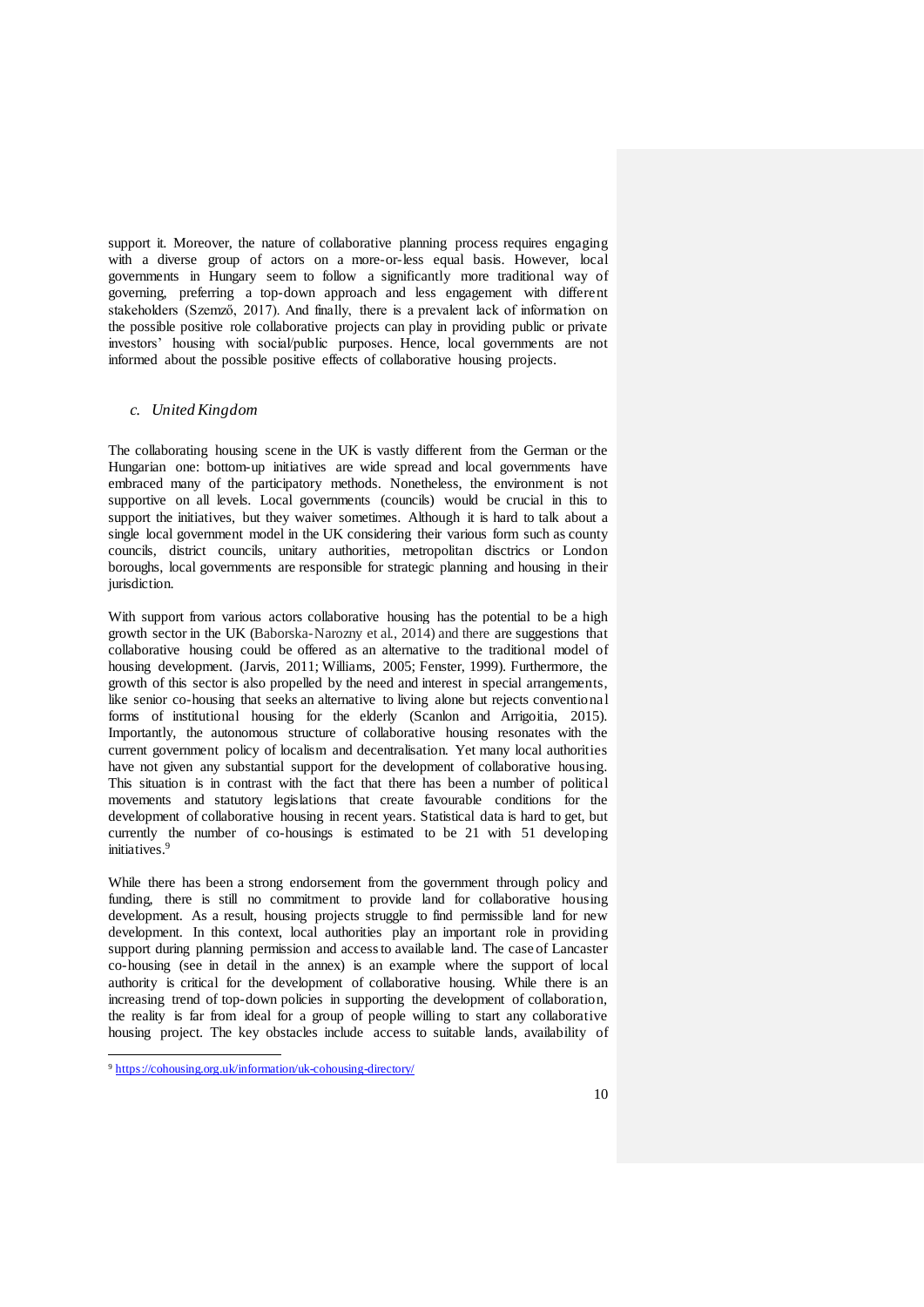financial instruments, lack of profile for the self-build industry and the lack of common method in calculating risk and viability.

*Like typical collaborative housing project, Lancaster co-housing (LCH) is a housing development that balances the advantages of home ownership with the benefits of shared facilities and strong communities. LCH followed the usual processes such as in obtaining planning permission and building regulations approval. One of the difficulties is the fact that the process of getting planning permission can be very complex. In the UK, planning permission should also consider recommendations from different stakeholders such as Parish Council. The Parish Council is a civil local authority in England and is the lowest tier of local government. LCH faced several challenges in getting the approval from the Parish Council as they concern about potential disruptions on the existing infrastructure. For instance, they required LCH to divert two public footpaths that go across LCH's land during construction. Other issues such as street lighting, parking places, and the impact of new roads and road widening were also discussed. Moreover, the consent of the Parish council is required for diversion or discontinuation of highway, traffic signs, tree planting and verge maintenance. While dealing with the Parish Council is not the only hurdle that LCH must deal with, there were some other challenges in relation to obtain planning permission from the local authority.* 

Supporting collaborative housing initiatives would require an unorthodox approach from local governments, who are currently hardly incentivised nor rewarded for meeting strategic house building needs. While there is a call for local authorities to provide the necessary professional advice to collaborative housing projects, funding for such service may not available in many local authorities' budgets. Local authorities may encourage the role of intermediaries such as housing associations or successful collaborative housing projects, to provide support on the early stage of new co-housing projects. This includes more practical help in planning permission such as simplifying the process and providing clear targets for the time it takes to get planning permission. However, without an increase in public awareness regarding the merits of collaborative housing project, it is very difficult to attract the intermediaries and the complexity in obtaining planning permission may still slow down the process and potentially inhibit new initiatives.

For collaborative housing projects, support is especially critical in the early stages of a project, from formation of a group to the planning stage. Unfortunately, due to strong financial constraints, local authorities are not able to meet the demand for this service. Assisting a small group such as collaborative housing project is not feasible within their budget. In some cases, local authorities may favour projects that likely to develop the largest number of homes. There is also a strong sense of low levels of public awareness. This situation led to a lack of understanding of the potential of collaborative housing project. Other institutions or organisations such as Parish Council or bank/lender encounte difficulties in assessing the demand (or potential demand) of collaborative housing projects. On some occasion, there is a misunderstanding between local authority on the motivation and importance of supporting collaborative housing project as a part of a bigger effort to solve the undersupply of new housing.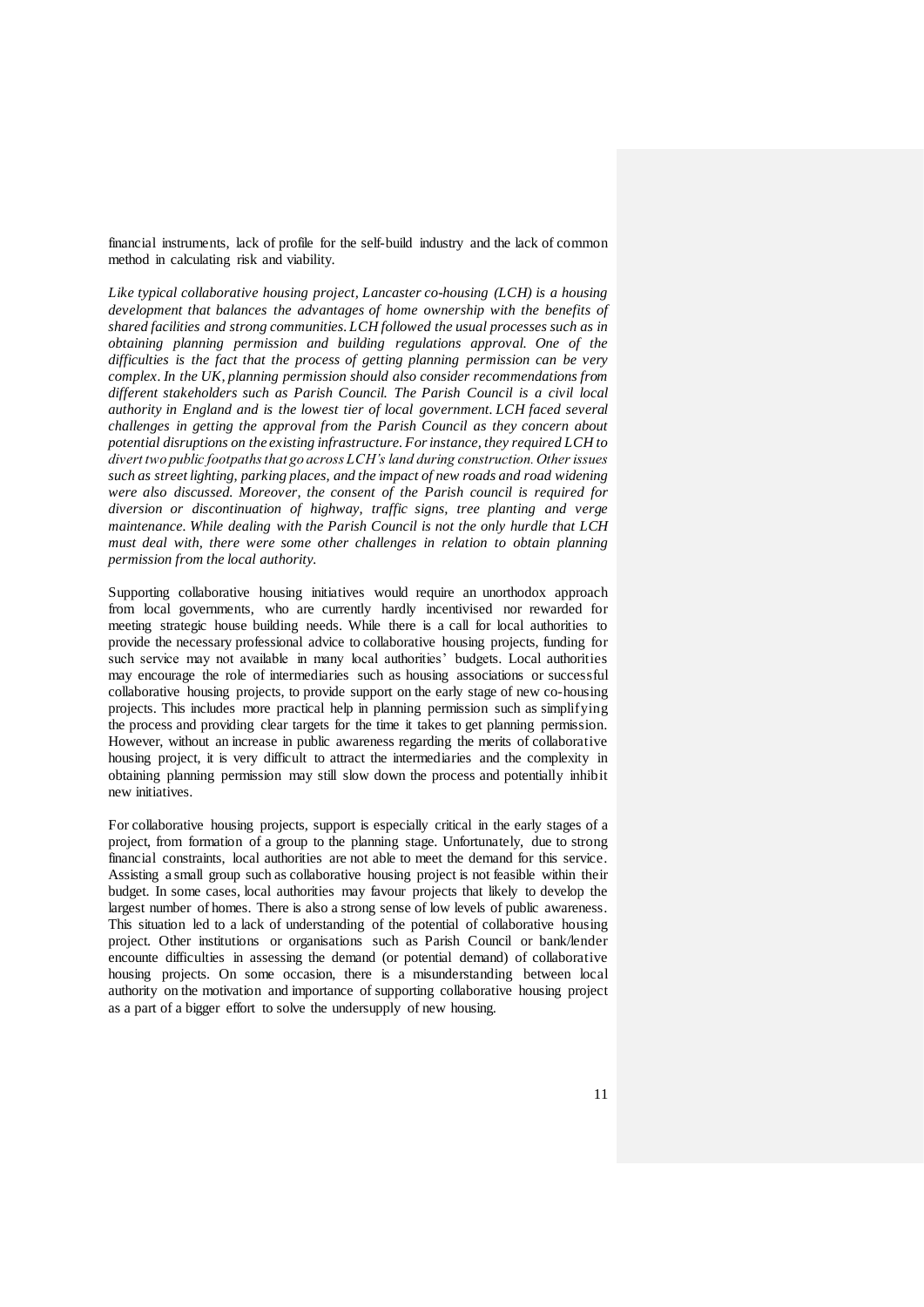## **4. Conclusion: remarks and lessons**

In this contribution, we compared the conditions in three countires for successful creation of collaborative housing projects. It was shown that the success rate depends on the complex interplay of legal, institutional and financial factors, in which local governments are crucial players. Their role is complicated, as collaborative housing is situated between the private and public interests in housing provision, often without a concrete line of division between the two spheres. This creates a situation where the role of public entities becomes harder to define and articulate. Sometimes, identifying what is of public interest becomes diffuse and difficult to answer. For example, core ideas of solidarity, environmental protection and sharing seem to be especially important in community-oriented co-housing initiatives, while they might not be as prevalent in more business oriented co-building initiatives/construction groups. Nevertheless, even projects without a clear social integrative function, can be of public interest as a result of effects on urban development or their core values regarding the environment and energy use.

The interaction between local governments and collaborative housing groups takes place in the housing arena in which public and private actors have their exclusive roles. This creates tgovernance schemes that regulate the way private and public interests are represented and supported. The governance schemes and the role of local governments are different in the three countries of study. While in each case local governments have substantial role in housing either through social housing provision, spatial planning or as a regulatory body, their approach towards collaborative housing projects is strongly determined by a culture of openness to engage in more participatory processes with local residents and a willingness to do it on an equal footing. Another important factor is to what extent local governments think these projects contribute to their priorities, be it housing, urban development or environmental goals. In case local governments see collaborative housing as providing additional values and these values fit to their value map they can be instrumental in its support (Moore and Khagram 2004).

In all three countries, local governments theoretically possess the rights and the instruments to encourage the creation of new collaborative housing projects to a great extent. However, only in Germany are they willing to wholeheartedly engage in a dialogue with various groups and create a transparent process. Here local government can provide land/empty building under preferential conditions, provide information or coaching for the potential participants of collaborative projects and ease the process of loan acquisition from banks. These actions that can all be observed among many German local governments. Also many of them have taken up new roles following a change in governance model, and negotiate with residents as partners, as well as create a supporting stakeholder environment. In numerous German local governments collaborative housing thus has become a way to achieve their social and urban development goals.

This is not at all the case in Hungary, where local governments are still engaged in a top-down relationship, a tendency, which has been strengthened by the centralisation processes of the last years. Also, the Hungarian case showed that the lack of transparency hinders possible negotiations, and other possibilities to work with residents in a bottom-up way. The lack of intermediaries and the conservative lending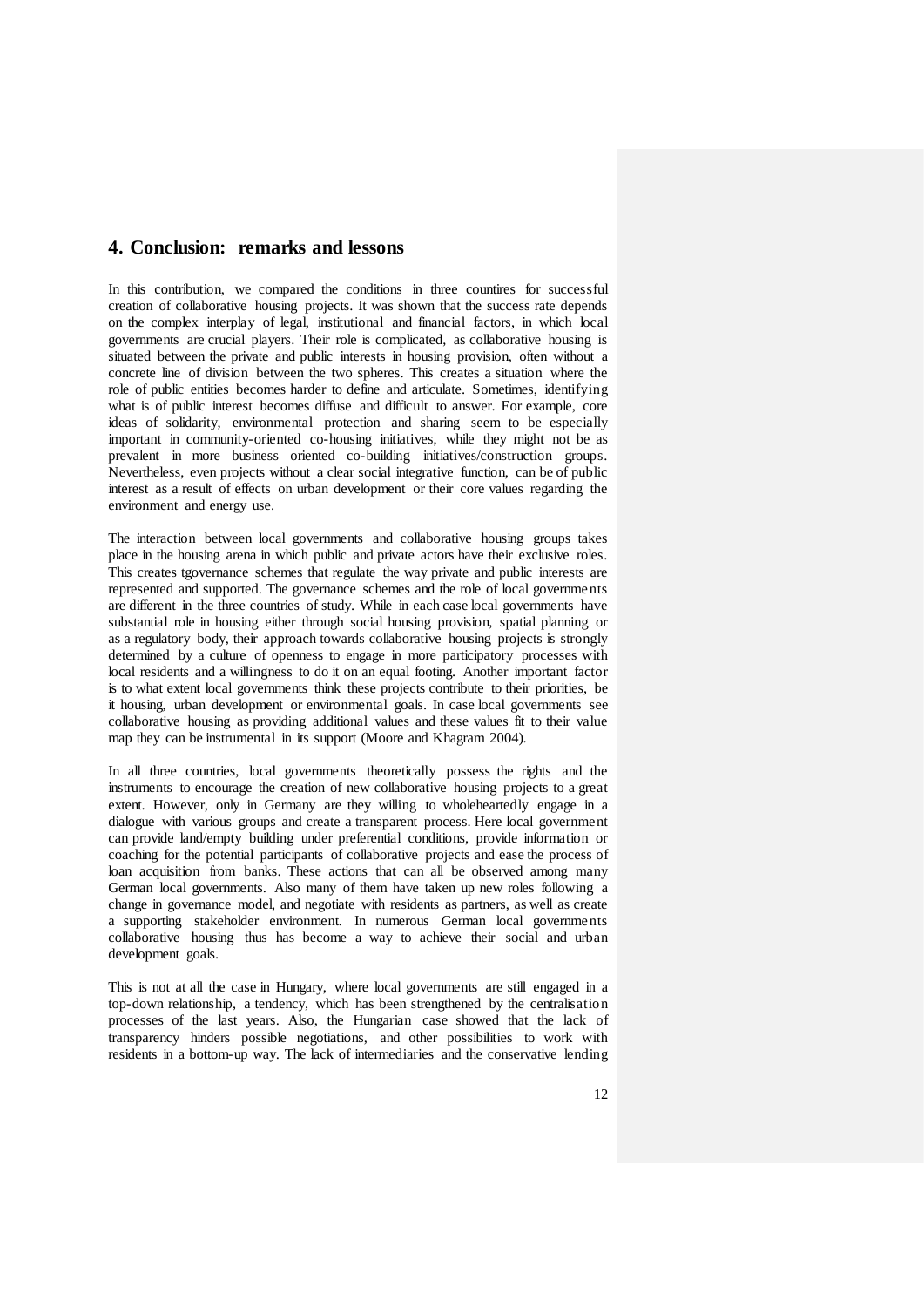practices of the banks do not help either. Although the idea of collaborative housing can seem interesting for local governments, this general interest is easily lost on the way, as local governments are not regarding housing provision as central task, and there is little national funding available to help them. It takes extraordinary determination from collaborative housing groups – like the Rákóczi Kollektíva– to initiate still this process, and also to realise an actual building.

Finally, in this context the UK seems to be on the middle-ground: whereas there is a central governmental push towards decentralised initiatives, the lack of resources works against their realisation. Another possible explanation for this lack of support is that some local governments do not recognise the external benefits of collaborative housing projects. In this case, co-housing projects are handled in the same way as any general housing project and instead of a participatory approach, a classical governmental approach will dominate the relationship. As the example of Lancaster co-housing showed, such an approach may lead to tensions in the process. This approach can also lead to limitations in the success of collaborative projects: while the wealthier and better educated members of society will be able to finance and organise collaborative projects in order to meet regular requirements of a construction processes, possible participation for less affluent groups is limited. In short: without collaboration with local authorities, the failure rate of newly emerging projects is likely to increase, whereas applying instrumetns such as land allocation and funding security not only increases the number of projects but also contributes to local agenda's for urban development.

#### Acknowledgements

Hanna Szemző and Éva Gerőházi would like to thank the Rákóczi Kollektíva, especially Csaba Jelinek and Zsuzsanna Pósfai for their help in providing information and pictures for the Hungarian case study.

### **References**

- Abers, Rebecca. 1998. "From Clientelism to Cooperation: Local Government, Participatory Policy, and Civic Organizing in Porto Alegre, Brazil." Politics & Society 26 (4): 511-537.
- [Ache, Peter,](http://www.ingentaconnect.com/search?option2=author&value2=Ache,%20Peter) and [Micha](http://www.ingentaconnect.com/search?option2=author&value2=Fedrowitz,%20Micha) Fedrowitz. 2012. "The Development of Co-Housing Initiatives in Germany." [Built Environment](http://www.ingentaconnect.com/content/alex/benv) 38 (3): 395-412.
- Ansell, Chris, and Alison Gash. 2007. "Collaborative Governance in Theory and Practice." Journal of Public Administration Research 18:543-571.
- BBSR, ed. 2016. Wohnungsgenossenschaften als Partner der Kommunen: Bündnis für bezahlbares Wohnen und Bauen. Bonn: Bundesinstitut für Bau-, Stadt- und Raumforschung.
- BMVBS, and BBR, eds. 2007. Erschließen von Genossenschaftspotenzialen. Forschungen, Heft 126. Bonn: Bundesamt für Bauwesen und Raumordnung.
- Beaumont, Justin and Walter Nicholls. 2008. "Plural Governance, Participation and Democracy in Cities." International Journal of Urban and Regional Research 32 (1): 87–94.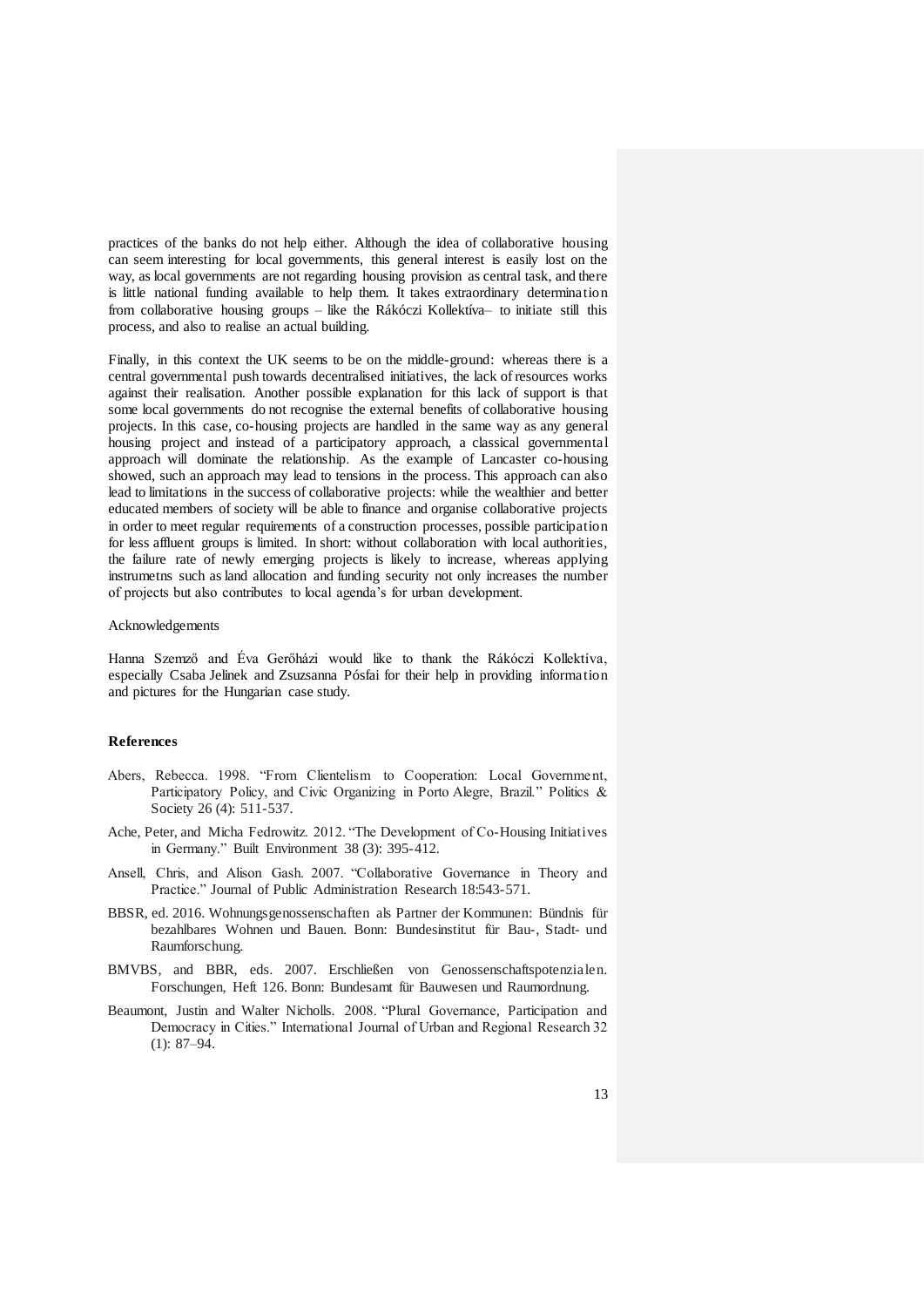- Bresson, Sabrina, and Anne Labit. 2017. "French Collaborative Housing: Toward New Partnerships Promoting Affordability and Social Inclusion?" Paper presented at the ENHR conference, September 4-6, 2017.
- Boelens, Luuk, and Anne-Jo Visser. 2011. "Possible Futures of Self-construction: Poststructural Reflections on Ten Years of Experimentation with (C)PC." In Making room for people: choice, voice and liveability in residential places, edited by Lei Qu and Evert Hasselaar, 103-128. Amsterdam: Techne Press.
- Boonstra, Beitske 2015. "Planning strategies in an age of active citizenship: a poststructuralist agenda for self-organization in spatial planning" –thesis, University of Ghent, January 2015
- Czischke, Darinka. 2017. "Collaborative Housing and Housing Providers: Towards an Analytical Framework of Multi-Stakeholder Collaboration in Housing Co-Production." International Journal of Housing Policy, DOI: 10.1080/19491247.2017.1331593.
- Czischke, Darinka, and Carla J. Huisman. 2018. "Integration through Collaborative Housing? Dutch Starters and Refugees Forming Self-Managing Communities in Amsterdam." Urban Planning. DOI[: http://dx.doi.org/10.17645/up.v3i4.1727](http://dx.doi.org/10.17645/up.v3i4.1727)
- Droste, Christiane. 2015. "German Co-Housing: An Opportunity for Municipalities to Foster Socially Inclusive Urban Development?" Urban Research and Practice 8:79–92.
- Fagotto, Elena, and Archon Fung. 2006. "Empowered Participation in Urban Governance: The Minneapolis Neighbourhood Revitalization Program." International Journal of Urban and Regional Research 30 (3): 638–655.
- Ferencz, Zoltán. 2015 "A társadalmi részvétel és a nagyvárostérségi versenyképesség" (Public participation and the metropolitan competitiveness)*.* In A területi egyenlőtlenségektől a társadalmi jól-lét felé (From spatial segregation towards social well-being) edited by Viktória Szirmai. Kodolányi János Főiskola, Székesfehérvár, pp. 327-349.
- Gerőházi, Éva and József Hegedüs. 2016. "SME network business model and ESCO business plan for new district development." Unpublished report, PROFICIENT Project, www.proficient-project.eu.
- Hartmann, Julia, and Axel Burkhardt. 2017. "Tübingens Non-profit Oriented Housing Development. Sustainable Housing Provision: Concept-Based, Fixed Price Land Allocation." In Self-organized, Community-led Housing for All, edited by Michael LaFond and Larisa, 144-146. Tsvetkova. Berlin: Jovis.
- Hegedüs, József. 2013. "Unorthodox Housing Policy in Hungary Is There a Way Back to Public Housing?" In The Future of Public Housing: Ongoing Trends in the East and the West, edited by Jie Chen, Mark Stephens, Joyce Yanyun Man, 259- 278. Heidelberg: Springer.
- Hegedüs, József, and Hanna Szemző. 2015. "The Role of Housing Assets in Shaping the New Welfare Regime in Transition Countries: The Case of Hungary." Critical Housing Analysis 2 (1): 82-90.
- Jakobsen, Peter, and Henrik Gutzon Larsen. 2018. "An alternative for whom? The evolution and socio-economy of Danish cohousing." Urban Research & Practice, DOI: 10.1080/17535069.2018.1465582Kott, Kristina et al. 2016.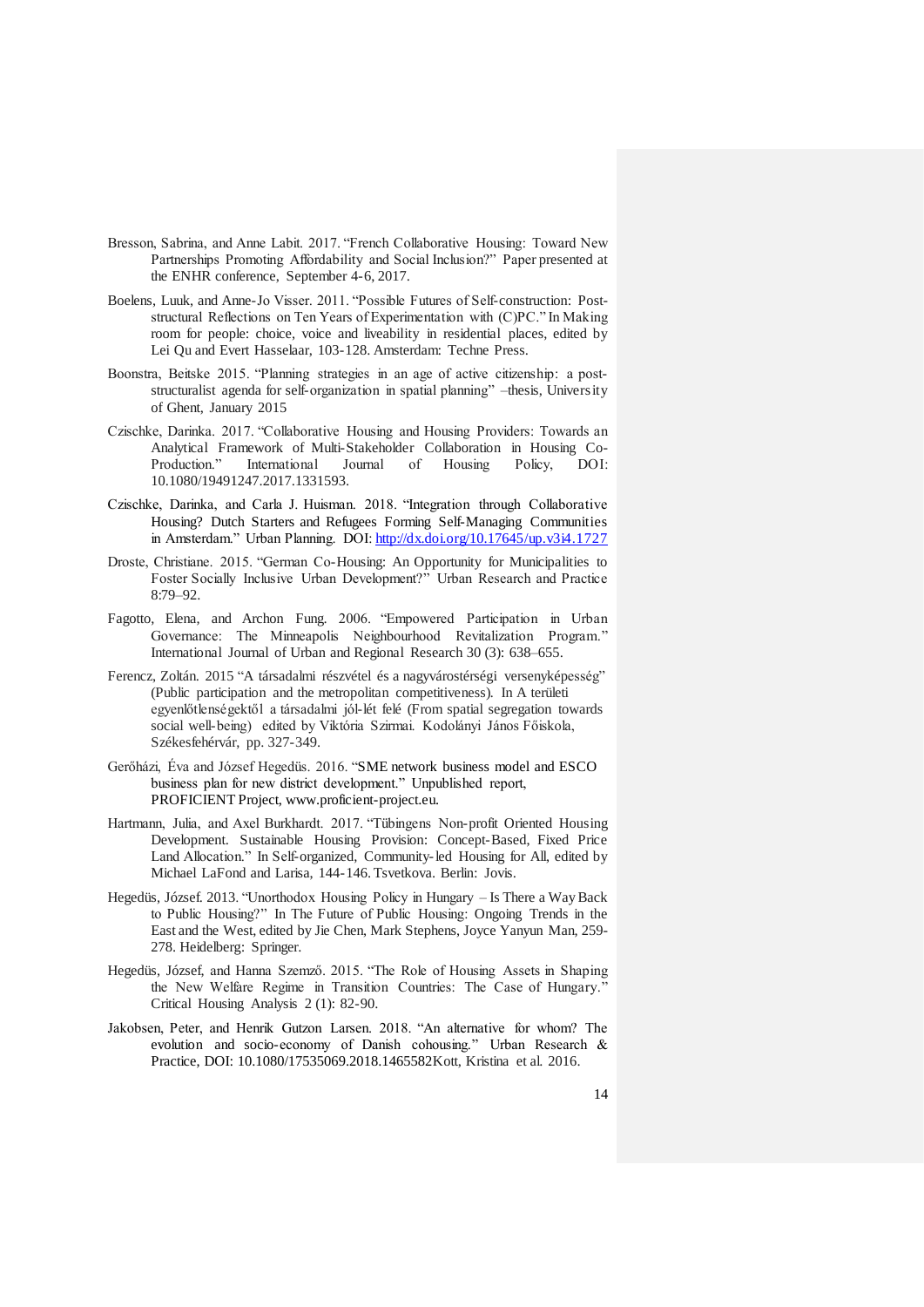- "Wohnen." In Datenreport 2016, edited by Statistisches Bundesamt and Wissenschaftszentrum Berlin für Sozialforschung, 259-273. Bonn: Bundeszentrale für politische Bildung
- LaFond, Michael, and Larisa Tsvetkova, eds. 2017. *CoHousing Inclusive: Selbstorganisiertes, gemeinschaftliches Wohnen für alle / Self-organized, Community-led Housing for All*. Berlin: Jovis (under publication).
- Lang, Richard, Claire Carriou, Darinka Czischke. 2018. "Collaborative Housing Research (1990–2017): A Systematic Review and Thematic Analysis of the Field." Housing, Theory and Society. DOI 10.1080/14036096.2018.1536077
- Lang, Richard, and David Mullins. 2015. Bringing Real Localism into Practice Through Co-Operative Housing Governance: The Role and Prospects for Community-Led Housing in England. [Housing and Communities Research Group WP1-](http://www.birmingham.ac.uk/Documents/college-social-sciences/social-policy/IASS/housing/2015/working-paper-series/HCR-WP-1-2015.pdf) [2015.](http://www.birmingham.ac.uk/Documents/college-social-sciences/social-policy/IASS/housing/2015/working-paper-series/HCR-WP-1-2015.pdf) University of Birmingham. [http://www.birmingham.ac.uk/Documents/college-social-sciences/social](http://www.birmingham.ac.uk/Documents/college-social-sciences/social-policy/IASS/housing/2015/working-paper-series/HCR-WP-1-2015.pdf)[policy/IASS/housing/2015/working-paper-series/HCR-WP-1-2015.pdf](http://www.birmingham.ac.uk/Documents/college-social-sciences/social-policy/IASS/housing/2015/working-paper-series/HCR-WP-1-2015.pdf)
- Lang, Richard, and Harald Stoeger. 2017. "The role of the local institutional context in understanding collaborative housing models: empirical evidence from Austria." International Journal of Housing Policy 17: 1-20.
- Lehrstuhl für energieffizientes und nachhaltiges Planen und Bauen der Technischen Universität München. 2017. Gemeinschaftlich nachhaltig bauen Forschungsbericht der ökologischen Untersuchung des genossenschaftlichen Wohnungsbauprojektes wagnisART. München: Oberste Oberste Baubehörde im Bayerischen Staatsministerium des Innern, für Bau und Verkehr.
- Moore, Mark, and Khagram Sanjeev. 2004. On Creating Public Value: What Business Might Learn from Government about Strategic Management. Corporate Social Responsibility Initiative Working Paper No. 3. Cambridge, MA John F. Kennedy School of Government, Harvard University. [https://sites.hks.harvard.edu/m](https://sites.hks.harvard.edu/m-rcbg/CSRI/publications/workingpaper_3_moore_khagram.pdf)[rcbg/CSRI/publications/workingpaper\\_3\\_moore\\_khagram.pdf](https://sites.hks.harvard.edu/m-rcbg/CSRI/publications/workingpaper_3_moore_khagram.pdf)
- Moore, Tom, and Kim McKee. 2014. "The Ownership of Assets by Place-Based Community Organisations: Political Rationales, Geographies of Social Impact and Future Research Agendas," Social Policy and Society 13: 521-533.
- Netzwerk Selbsthilfe. 2010. Zukunft Quartier Lebensräume zum Älterwerden. Volume 3. Gütersloh: Bertelsmann-Stiftung.
- Ring, Kristin. 2016. "Wagnis 3, Munich." In Building and Living in Communities: Ideas, Processes, Architecture, edited by Annette Becker et al., 62–67. Basel: Birkhäuser.
- Scanlon, Kathleen, an[d Melissa Fernandez Arrigoitia.](http://eu.wiley.com/WileyCDA/Section/id-302479.html?query=Melissa+Fernandez+Arrigoitia) 2015. "Development of New Co-Housing: Lessons from a London Scheme for the Over 50s." Urban Research and Practice 8: 106-121.
- Sorensen, André, and Lake Sagaris. 2010. "From Participation to the Rights to the City? Democratic Place Management at the Neighbourhood Scale in Comparative Perspective." Planning Practice and Research 25: 297-316.